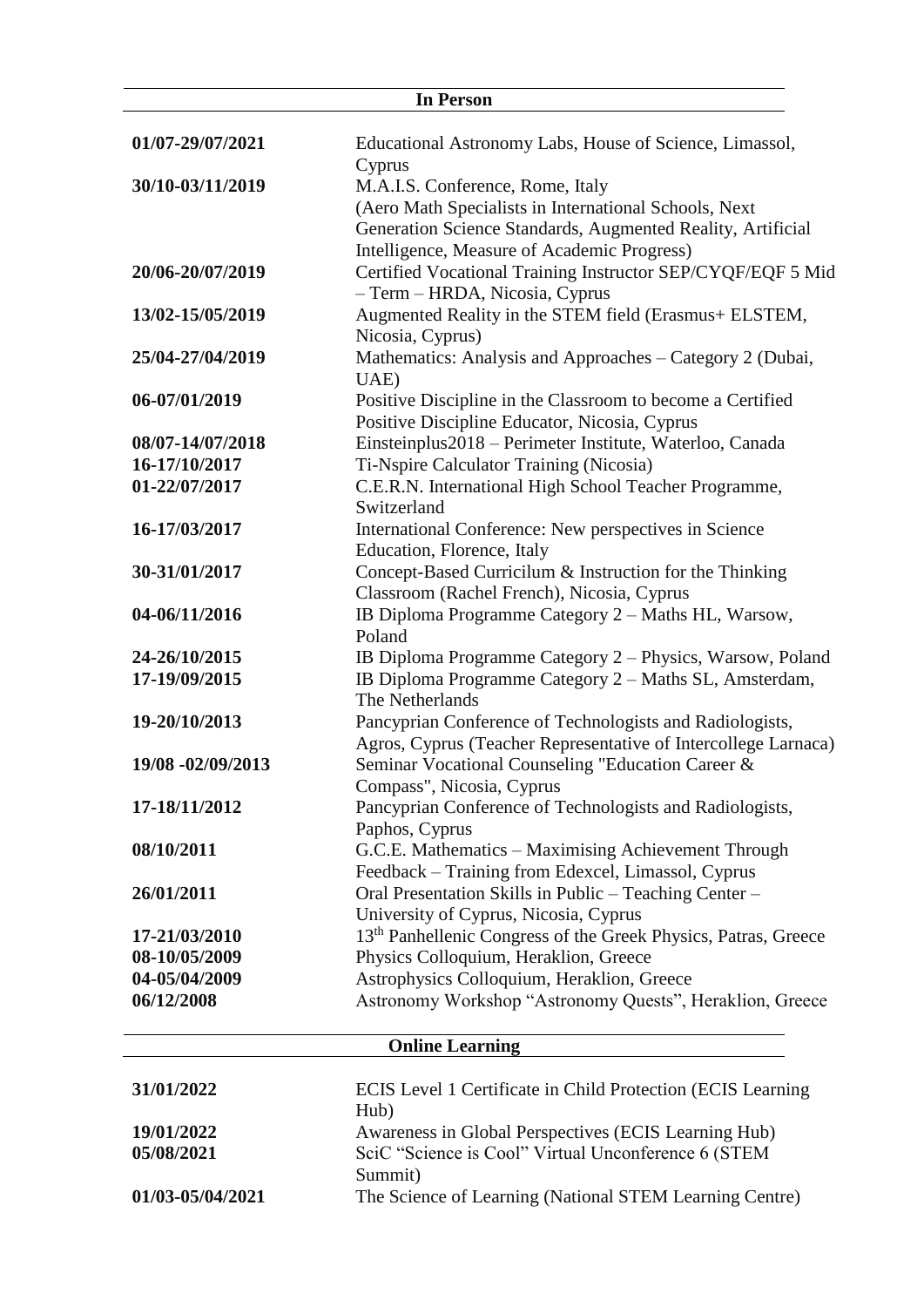| 19/12/2020-03/04/2021 | Training the online trainer – HRDA, Nicosia, CY               |
|-----------------------|---------------------------------------------------------------|
| 11/10-08/11/2020      | Maths Subject knowledge: Proportion, Ratio and Scaling        |
|                       | (National STEM Learning Centre)                               |
| 28/09-08/11/2020      | Maths Subject knowledge: Fractions, Decimals and Percentages  |
|                       | (National STEM Learning Centre)                               |
| 21/09-12/10/2020      | Filmmaking and animation online and in the classroom (INTO    |
|                       | Film)                                                         |
| 31/08-21/09/2020      | Our Solar System and Beyond: Teaching Primary Science         |
|                       | (Royal Observatory Greenwich)                                 |
| 01/07-31/08/2020      | Space in your living room (Leiden University)                 |
| 20/07-10/08/2020      | Teaching Primary Science: Physics (National STEM Learning     |
|                       | Centre)                                                       |
| 13/07-10/08/2020      | Teaching for Success: The classroom and the world (British)   |
|                       | Council)                                                      |
| 08/07/2020            | SciC "Science is Cool" Virtual Unconference 3 (Pocket Lab &   |
|                       | Neil deGrasse Tyson)                                          |
| 06/07-03/08/2020      | Begin Robotics (University of Reading)                        |
| 23/06-14/07/2020      | Teaching young learners online (British Council)              |
| 22/06-20/07/2020      | Becoming a better teacher: Exploring Professional             |
|                       | Development (British Council & UCL Institute of Education)    |
| 16-30/06/2020         | Bullying in Schools: How should teachers respond?             |
|                       | (Queensland University of Technology)                         |
| 16-30/06/2020         | Creating apps in the classroom (Queensland University of      |
|                       | Technology)                                                   |
| 01-15/06/2020         | Teaching for Home Learning: Secondary Science (National       |
|                       | <b>STEM Learning Centre)</b>                                  |
| 25/05-22/06/2020      | Testing times in the classroom: Challenges of 21st Century    |
|                       | Education (University of Exeter)                              |
| 25/05-22/06/2020      | Energy Systems Integration: An introduction (EIT Innoenergy)  |
| 25/05-08/06/2020      | <b>Blended Learning Essentials: Developing Digital Skills</b> |
|                       | (University of Leeds and UCL Institute of Education)          |
| 25/05-15/06/2020      | Building a future with Robots (The University of Sheffield)   |
| 21/05/2020            | SciC "Science is Cool" Virtual Unconference 2 (Pocket Lab &   |
|                       | Neil deGrasse Tyson)                                          |
| 19/05/2020            | Creativity in & out of the Classroom (Seneca Professional     |
|                       | Development)                                                  |
| 19/05/2020            | Digital Pedagogy (Seneca Professional Development)            |
| 08/05/2020            | Remote Learning Tips from the Classroom (Virtual STEM         |
|                       | Forum on Remote Learning)                                     |
| 07/05/2020            | Mathematics and Mindfulness (Virtual STEM Forum on            |
|                       | Remote Learning)                                              |
| 06/05/2020            | Leading with Phenomena: Mystery in Desert Rocks Canyon        |
|                       | (Virtual STEM Forum on Remote Learning)                       |
| 05/05/2020            | Distance Learning with Desmos (Virtual STEM Forum on          |
|                       | Remote Learning)                                              |
| 04/05/2020            | Utilizing Math History to Embrace Equity, Failure, and        |
|                       | Authentic Problem Solving (Virtual STEM Forum on Remote       |
|                       | Learning)                                                     |
|                       |                                                               |